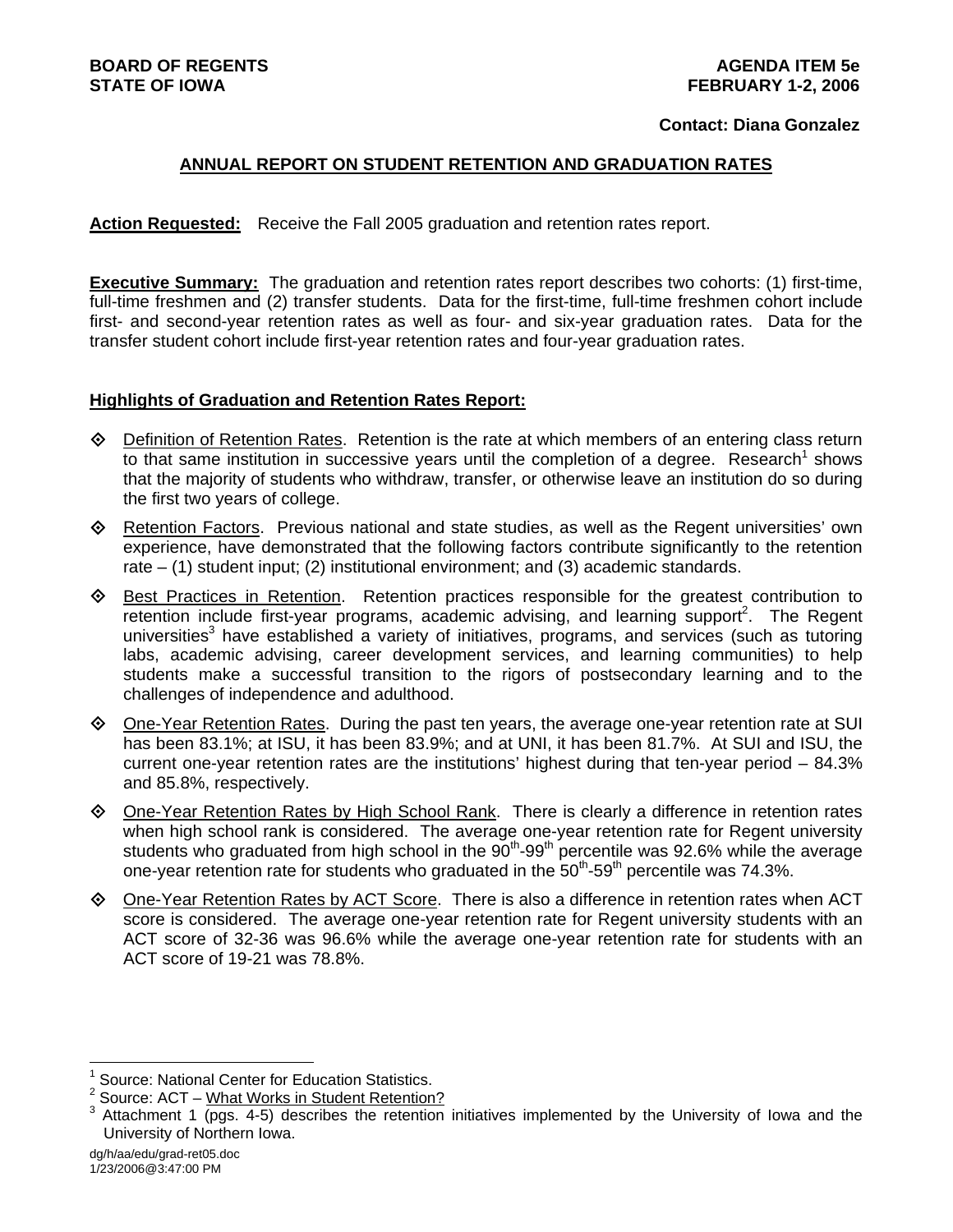- $\diamond$  Six-Year Graduation Rates. ISU's six-year graduation rate for the entering class of 1999 is at an all-time high of 68.0%. UNI's six-year graduation rate of 65.0% increased for the entering class of 1999 after two years of decreases; SUI's six-year graduation rate of 66.1% remained basically the same as the prior year's which was at an all-time high. During the past ten years, the average six-year graduation rate at SUI has been 64.2%; at ISU, it has been 63.3%; and at UNI, it has been 63.2%.
- ♦ Six-Year Graduation Rates by First-Term GPA. There is clearly a difference in graduation rates when first-term GPA is considered. The average six-year graduation rate for students with a first-term GPA of 3.50-4.00 was 86.0% while the average six-year graduation rate for students with a first-term GPA of 2.25-2.49 was 61.7%.
- National Averages. The national average one-year retention rate for public four-year institutions was 72.7% in 2005<sup>4</sup>. The national average six-year graduation rate for NCAA Division I schools (including both public and private institutions) was  $60.0\%$ <sup>5</sup> in 2005; for public four-year institutions, it was  $55.0\%$ <sup>6</sup> in 2004.
- $\Diamond$  Average Time to Degree. The average number of years to complete an undergraduate degree by students in the entering classes of 1999 at the Regent universities who graduated within six years was 4.5 years. The time beyond four years typically reflects students' participation in additional activities, such as study abroad programs, internships, and double majors. It also reflects students' major changes<sup>7</sup>.
- $\Diamond$  Diversity. Ethnic and racial minority students generally had lower retention and graduation rates than non-minority students. The average one-year retention rate and six-year graduation rate of racial/ethnic minorities at the Regent universities were approximately four percentage points lower and approximately 16 percentage points lower respectively than the average rate for non-minorities. Men typically had lower retention and graduation rates than women. While there was a small difference (1.5 percentage points lower) in the average one-year retention rates of men compared to women, the difference in the average six-year graduation rate was more than five percentage points lower for men than for women.
- Transfer Students. Students who transferred from Iowa community colleges after they completed an associate of arts (AA) degree had a higher one-year retention rate (81.7%) and a higher four-year graduation rate (70.4%) than transfer students who had not completed an associate of arts degree (75.5% and 50.1%, respectively). Students with a transfer GPA of 3.00-3.24 had a significantly higher average one-year retention rate than students with a transfer GPA of 2.00-2.24 (66.1% and 35.4%, respectively) and higher average four-year graduation rates (70.4% and 50.1%, respectively).
- First-Year Non-Persistence Study. The five most frequently occurring major reasons cited by the respondents to the first-year non-persistence study were (1) desired program was not available; (2) classes were too large; (3) transferred to a lower cost institution; (4) undecided about major or vocation; and (5) did not achieve a feeling of belonging.

l 4 Source: NCES.

<sup>5</sup> Source: NCAA 2005 Graduation Rates.

<sup>&</sup>lt;sup>6</sup> Source: National Center for Education Statistics.

 $7$  According to the National Center for Education Statistics, more than 20% of college students change their degree major.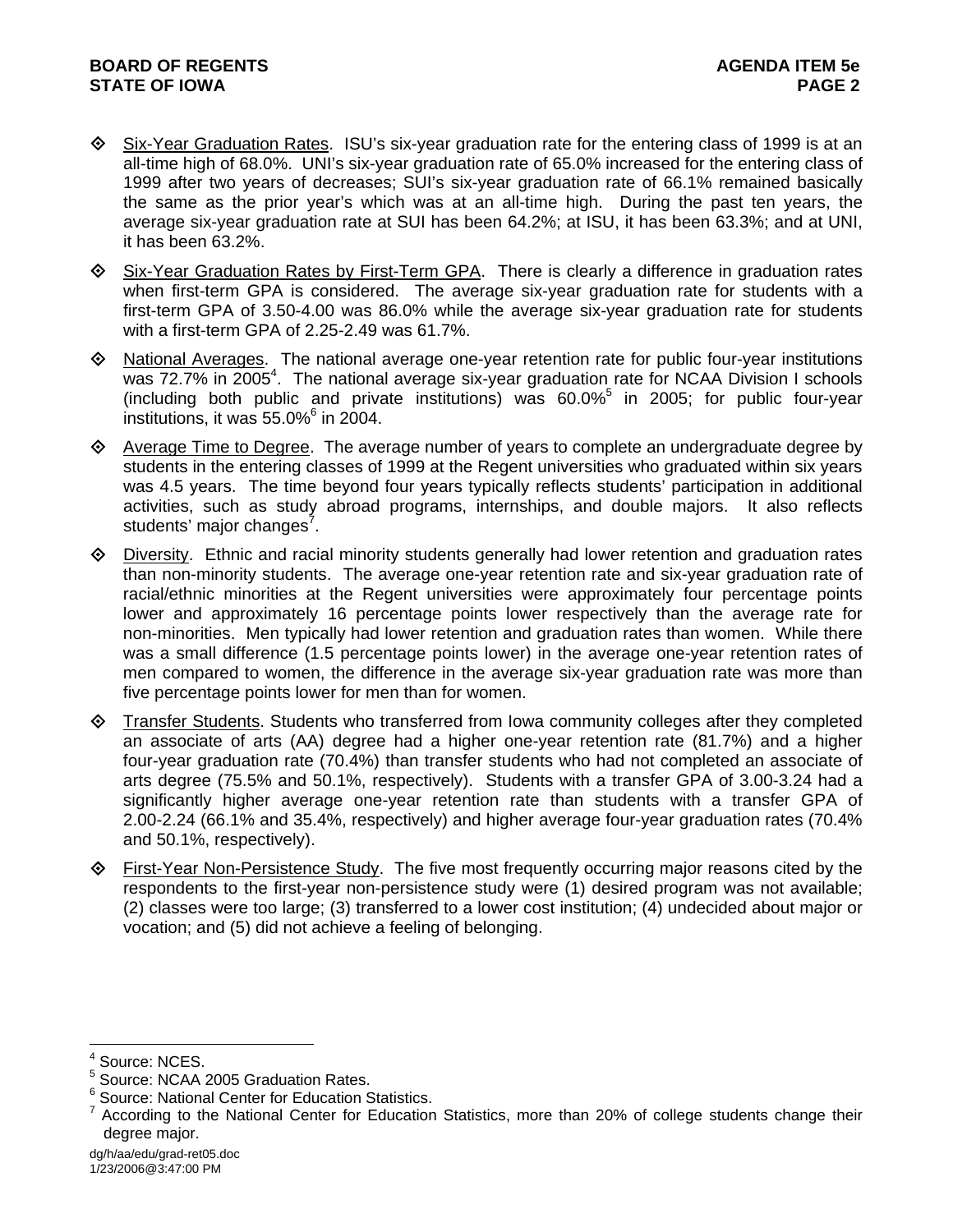# **BOARD OF REGENTS** AGENUS AGENDA ITEM 5e **STATE OF IOWA** PAGE 3

- ♦ Non-Persisters<sup>8</sup>. Using data from the National Student Clearinghouse, the Regent universities were able to "track" students who did not return for their second year. Approximately, one-fifth of those students who did not persist at a Regent university transferred elsewhere and more than 5% of those students graduated from another institution. When those numbers are factored into the total completion rates, the six-year graduation rates increase to 72.6% - 74.7%.
- **♦ Trends/Changes.** 
	- An average of more than 82% of the past five entering classes returned for the second year of studies at the Regent universities.
	- Six-year graduation rates for all three Regent universities have remained at 62% or higher since 1994.
	- One-year retention rates and six-year graduation rates have consistently exceeded the national average during the past five years.
	- The average number of years to complete a degree by Regent university students who graduated within six years decreased from 4.61 for the entering classes of 1995 to 4.54 for the entering classes of 1999.
	- **Example 20** Retention and graduation rates for ethnic and racial minority students have continued to be lower than for non-minority students.
- The Graduation and Retention Rates Report addresses the following strategies in the Board's Strategic Plan – continue to improve efforts to recruit, enroll, and retain a qualified and diverse student population (1.1.2) and determine levels of student program completion and promote degree attainment (1.3.1).
- The data tables prepared for the Graduation and Retention Rates Report and the First-Year Non-Persistence Study are available on the Board of Regents website.

l

<sup>8</sup> Lack of completion of a degree from the matriculating institution does not necessarily reflect failure on the part of the institution or the student. Many legitimate, unexpected, or uncontrollable factors can lead to this result.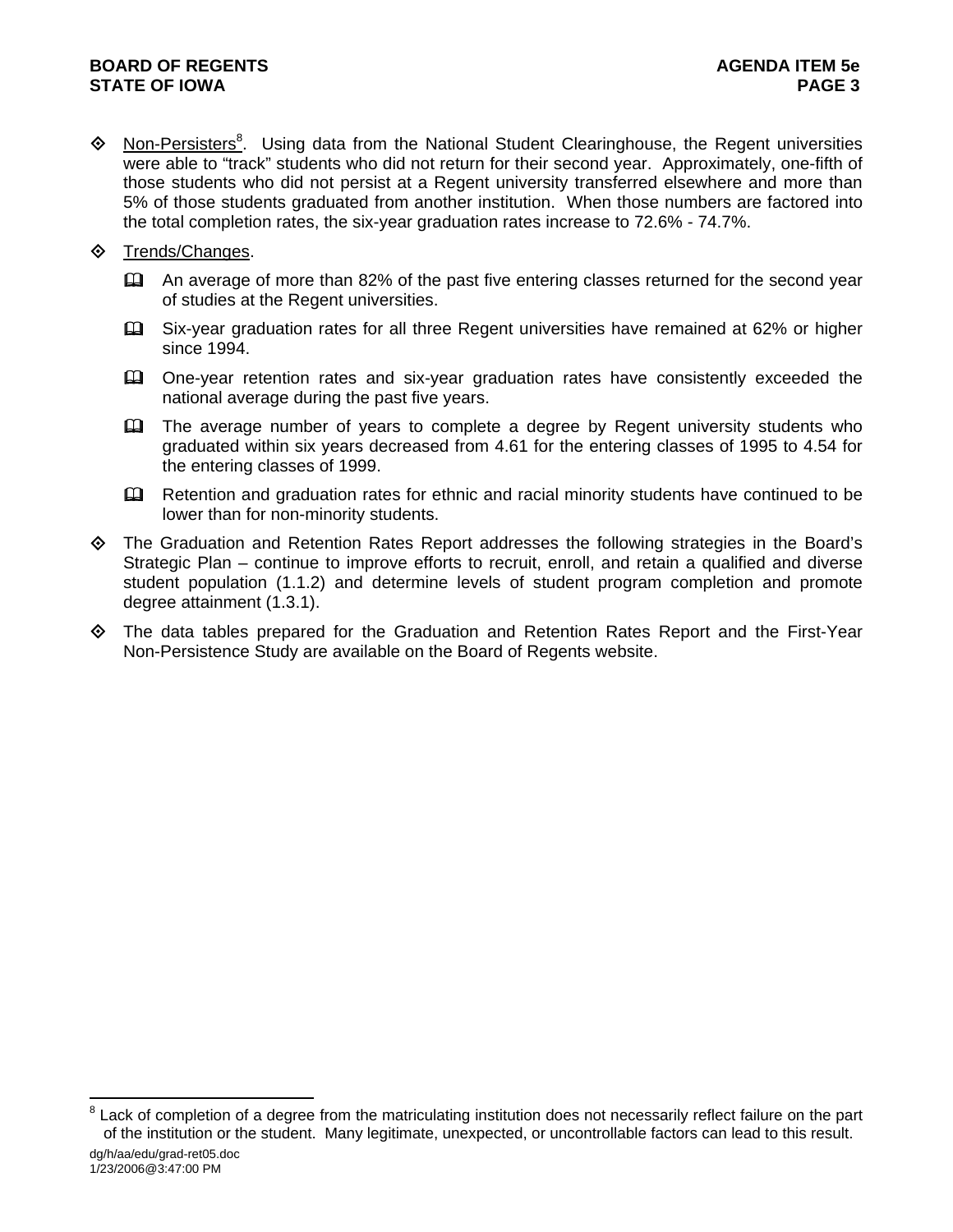# Persistence and Graduation Report The University of Iowa Fall 2005

"The University of Iowa is pleased with the results of the Fall 2005 persistence and graduation report. Our first year retention rate has gone up 1.2% since last year (to 84.3%), a result that we attribute to our two courses aimed at freshmen students. These are: The College Transition, a first-year experience course intended to help students adjust to the new responsibilities and higher demands of college; and, an expanded series of First Year Seminars intended to help students understand the research and scholarship and their professors engage in.

Our four-year graduation rate also increased by a tenth of a point, to 39.6%, and the average time-tograduation continues to drop as more students graduate in four or five years and fewer in six. Our five-year graduation rate increased three-tenths of a point (to 62.4%) while our six-year graduation rate dropped one-tenth of a point, to 66.1%.

Although most national persistence figures focus on students who enter an institution as first-time, full-time freshmen, the University of Iowa has also begun to attend very closely to transfer students, particularly those from Iowa Community Colleges. In fact, we are engaged in developing a version of our Four-Year Graduation Plan that will include transfers from participating community colleges. These partnerships will help students get a head start on major choice and career planning issues that transfer students rarely think about while they are at the community college. This advance planning should, in turn, help transfer students move more quickly once they enter the university.

At present, students transferring to SUI with the Associate of Arts degree tend to require three additional years. For example, of those who entered SUI in Fall 2002, only 25.2% graduated within two years, while 61.0% graduated within three years. (Those rates correspond to four and five year graduation rates for students who earn their AAs in two years.) We hope that by linking advising services across the community college-SUI gap, we can smooth the transition for students who wish to pursue a 2+2 strategy and help them graduate in the same timeframe they might have achieved by starting directly at UI."